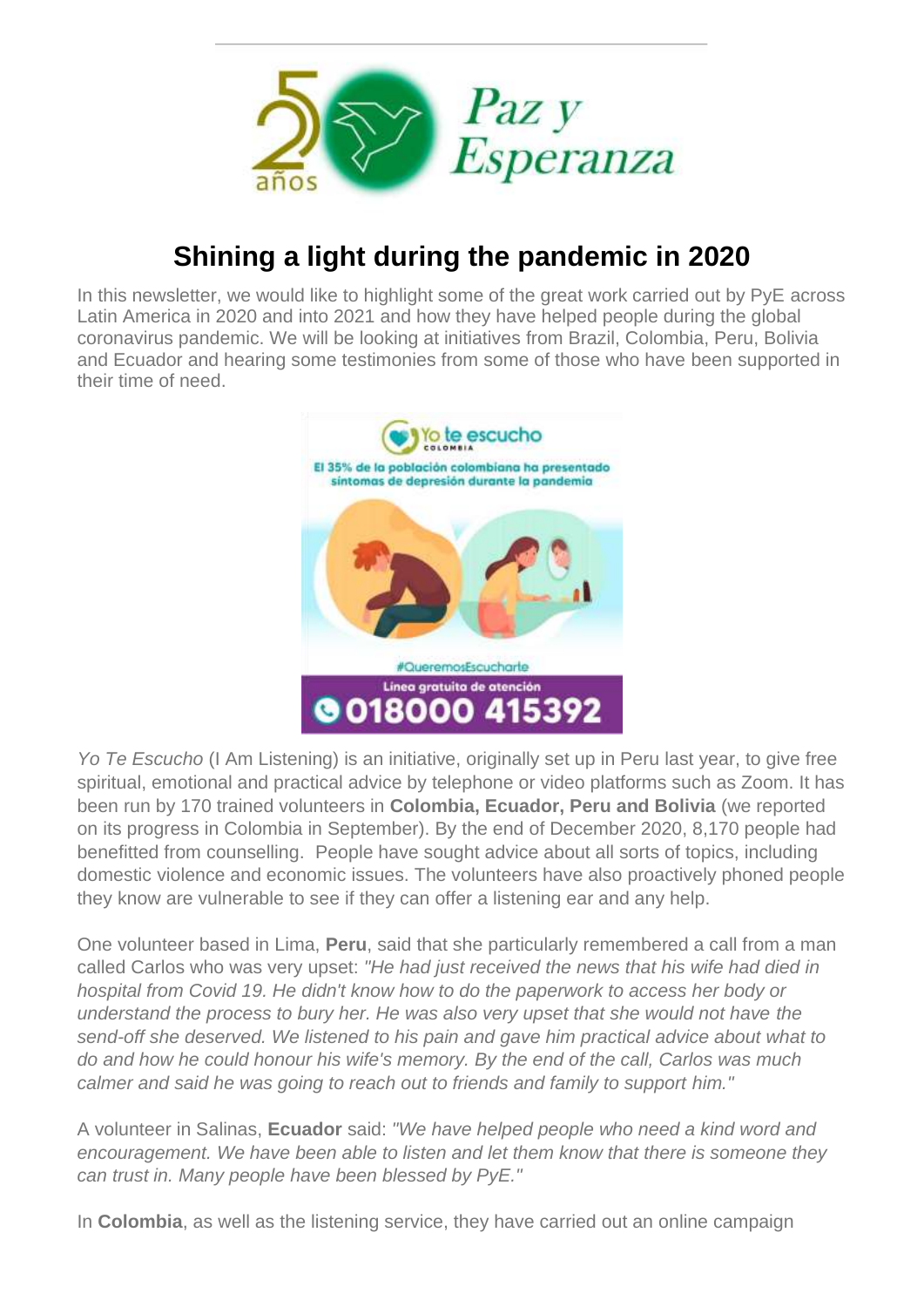promoting self-care and they have held 40 online gatherings involving 112 people from different Christian denominations nationwide to give them training on how to help their parishes and communities. One participant in the gatherings said it had been valuable to have dialogue with different parts of the body of Christ and feel strengthened by having a space to support each other. In addition, the PyE team provided food for 130 migrant and displaced families in partnership with other organisations and churches



## *The food and hygiene crisis*

In **Ecuador**, one way the PyE team has responded to the pandemic has been by providing practical help in the form of food and hygiene essentials. In Guayaquil they have provided 2,500 kits to families with young children, pregnant women, elderly, disabled people and migrants. PyE was able to collaborate with other organisations and church and community networks to reach those most in need. They also helped Venezuelan families in Guayaquil and Quito who had lost loved ones because of the virus and did not have the money to pay for funeral costs.

A Haitian migrant in Quito said: *"Thank you to PyE for all your help. I couldn't go out to work because of the pandemic and I had nothing to eat, but now they have given me enough to last a week."* Another person helped said: *"We are elderly and disabled and alone in this pandemic. Thank you for helping us."*

## *Confronting the pandemic in Brazil*

**Brazil** has been hit hard by the pandemic. The team there have been involved in various activities in the face of the pandemic. The first involved bringing together a group of journalists who verify information, principally in religious media. The aim is to combat fake news about the pandemic so people know how to protect themselves from the virus. Fake news has been a particular issue in Brazil as President Jair Bolsonaro has been accused of mishandling the crisis and failing to promote preventative measures such as wearing a mask or social distancing.

The second initiative is the development of a questionnaire concerning domestic violence within the evangelical church during the pandemic. Thirdly, the team have brought together a team of Christian lawyers who offer legal advice in human rights cases. This team closely followed the collapse of the healthcare system in Manaus in the Amazon region and a lack of oxygen in hospitals which led to thousands of deaths. The team denounced the failures of the federal, state and municipal governments and wrote a statement signed by 43 leaders of Christian organisations. This has contributed to an ongoing investigation into the Brazilian government's handling of the crisis.